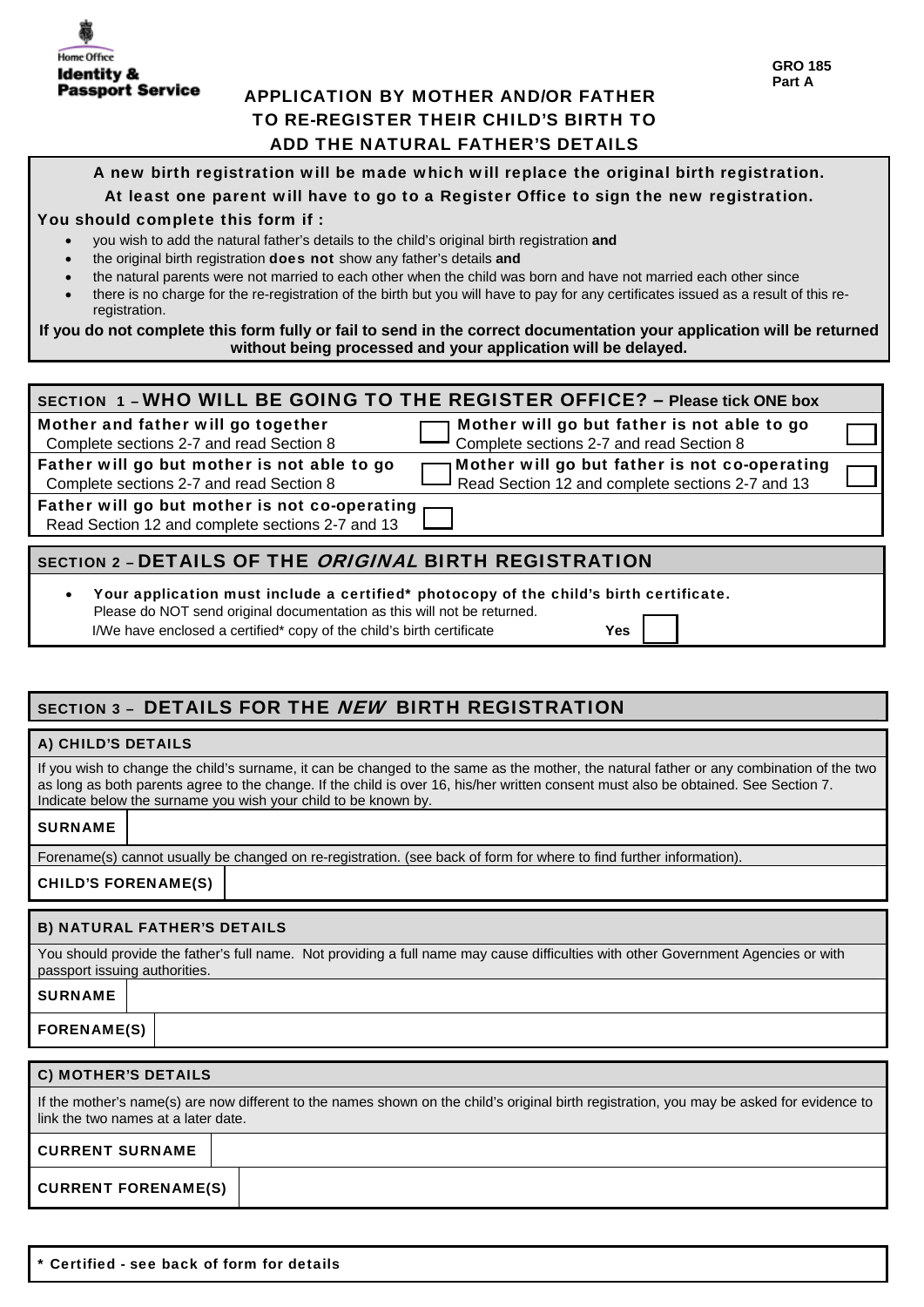| <b>SECTION 4 - DETAILS OF MARRIAGE</b>                                                                                             |               |  |  |  |
|------------------------------------------------------------------------------------------------------------------------------------|---------------|--|--|--|
| Have the child's mother and natural father ever been married to each other?                                                        | No l<br>Yes I |  |  |  |
| If YES - please provide a certified* photocopy of the marriage certificate                                                         |               |  |  |  |
| l (If you ticked YES and you are no longer married, please also provide a certified* photocopy of your divorce<br>decree absolute) |               |  |  |  |

| <b>SECTION 5 - COURT INVOLVEMENT</b><br>You must answer ALL questions, by ticking Yes or No and provide the further details where necessary      |     |  |    |  |
|--------------------------------------------------------------------------------------------------------------------------------------------------|-----|--|----|--|
| 1. Has any court order been made that states who the child's father is?<br>(If YES submit certified* photocopy of relevant order)                | Yes |  | No |  |
| 2. Has any court order been made which does not allow a change to the child's surname?<br>(If YES submit certified* photocopy of relevant order) | Yes |  | No |  |
| 3. Has any parental responsibility agreement been made?<br>(If YES submit certified* photocopy of parental responsibility agreement)             | Yes |  | No |  |
| 4. Has the child been adopted?                                                                                                                   | Yes |  | No |  |
| 5. Is the child a ward of court?                                                                                                                 | Yes |  | No |  |
| 6. Is the child in the care of the local authority or guardian?                                                                                  | Yes |  | No |  |
| (If YES, please provide contact details of the child's current social worker below)                                                              |     |  |    |  |
| Name                                                                                                                                             |     |  |    |  |
| Address                                                                                                                                          |     |  |    |  |
|                                                                                                                                                  |     |  |    |  |

# **SECTION 6 - PARENTS' CONTACT DETAILS**

| <b>Mother's current address</b> | Natural Father's current address (if different to mothers) |
|---------------------------------|------------------------------------------------------------|
|                                 |                                                            |
|                                 |                                                            |
|                                 |                                                            |
|                                 |                                                            |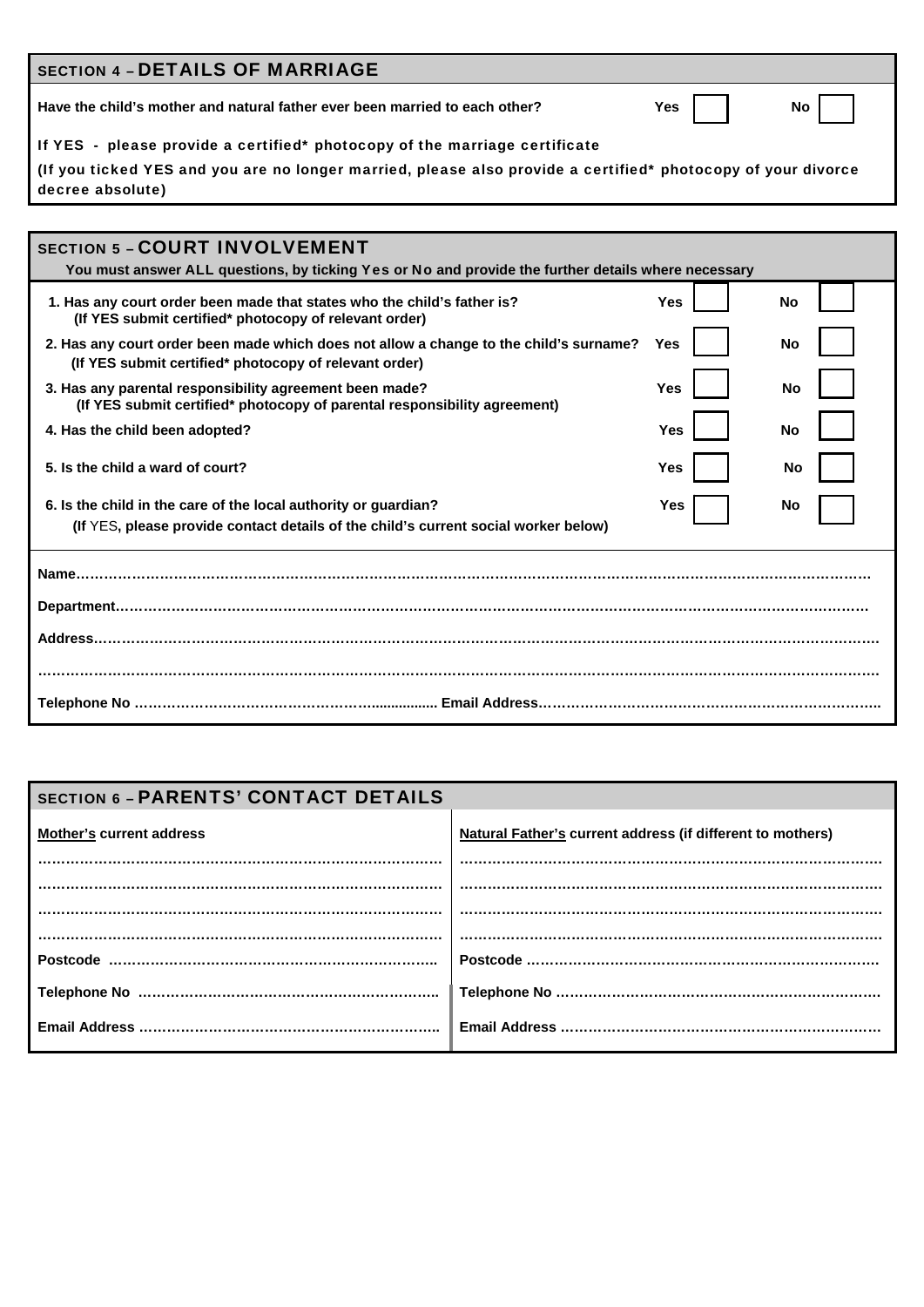### SECTION 7 – DECLARATIONS

Warning: Any person who deliberately gives false information for the registration of a birth may be prosecuted Important Information:-

| po.ur<br>Parental Responsibility is acquired automatically by the mother and, where he is married to the mother, the father. An<br>unmarried father will acquire parental responsibility when the birth is registered or re-registered to include his details after he<br>and the mother have acknowledged his paternity. Once parental responsibility is acquired, only a court can remove it. If you<br>require further information, you may wish to contact Parentline Plus on 0808 800 2222 or seek legal advice. |                                                                                                                                                |  |  |  |  |
|-----------------------------------------------------------------------------------------------------------------------------------------------------------------------------------------------------------------------------------------------------------------------------------------------------------------------------------------------------------------------------------------------------------------------------------------------------------------------------------------------------------------------|------------------------------------------------------------------------------------------------------------------------------------------------|--|--|--|--|
| Mother (if available) – I have read the warning and declare that<br>the man named in Section 3 is the natural father of the child<br>identified from Section 2.                                                                                                                                                                                                                                                                                                                                                       | Natural Father (if available) – I have read the warning<br>and declare that I am the natural father of the child<br>identified from Section 2. |  |  |  |  |
| Signature (Please sign in the surname you are using now)                                                                                                                                                                                                                                                                                                                                                                                                                                                              | <b>Signature</b>                                                                                                                               |  |  |  |  |
| Date                                                                                                                                                                                                                                                                                                                                                                                                                                                                                                                  | Date                                                                                                                                           |  |  |  |  |
| Child of 16 Years or Over -<br>If the child is 16 years of age or over and a change of surname<br>has been requested in Section 3, the child should sign in the                                                                                                                                                                                                                                                                                                                                                       | <b>Signature</b>                                                                                                                               |  |  |  |  |

#### SECTION 8 – WHAT TO DO NEXT

#### READ THE FOLLOWING INFORMATION CAREFULLY AS YOUR APPLICATION WILL BE DELAYED IF YOU DO NOT SEND YOUR FORM TO THE OFFICE THAT WILL BE DEALING WITH YOUR CASE. **OPTION 1**

**you have answered NO to ALL of the questions in section 4 and 5** 

**space provided to acknowledge his/her agreement to this change.** 

**you stated in Section 1 that BOTH parents can go together to a Register Office in England or Wales** 

 **Go to section 9**

**…………………………………………. Date ……………………** 

#### **OPTION 2**

- **you have answered NO to ALL of the questions in section 4 and 5**
- **only ONE parent is able to go to a Register Office in England or Wales Go to section 10 OPTION 3**

- **you have answered YES to ANY of the questions in section 4 and 5**
- **you stated in Section 1 that BOTH parents can go together to a Register Office in England or Wales**

 **Go to section 11**

#### **OPTION 4**

**•** options 1, 2 and 3 are NOT applicable **Go to section 12** 

#### SECTION 9 –

# YOUR APPLICATION WILL BE DEALT WITH BY YOUR LOCAL REGISTER OFFICE

- **Contact the Register Office that you both wish to go to**
- **Tell them you have already completed an application form for a re-registration**
- **Act on the advice they give to you**

## SECTION 10 –

#### YOUR APPLICATION MUST BE SENT TO THE GENERAL REGISTER OFFICE

**The parent who is unable to go to the register office will need to complete a Statutory Declaration of Acknowledgment of Parentage (Form 16) - this is available from any Register Office in England or Wales or you can download a form from** [www.direct.gov.uk/gro](http://www.direct.gov.uk/gro)

**You should now :** 

- **Complete Section 13**
- **send your completed application form and your completed Form 16 to :**

**GRO Casework Team, PO Box 476, Southport PR8 2WJ**